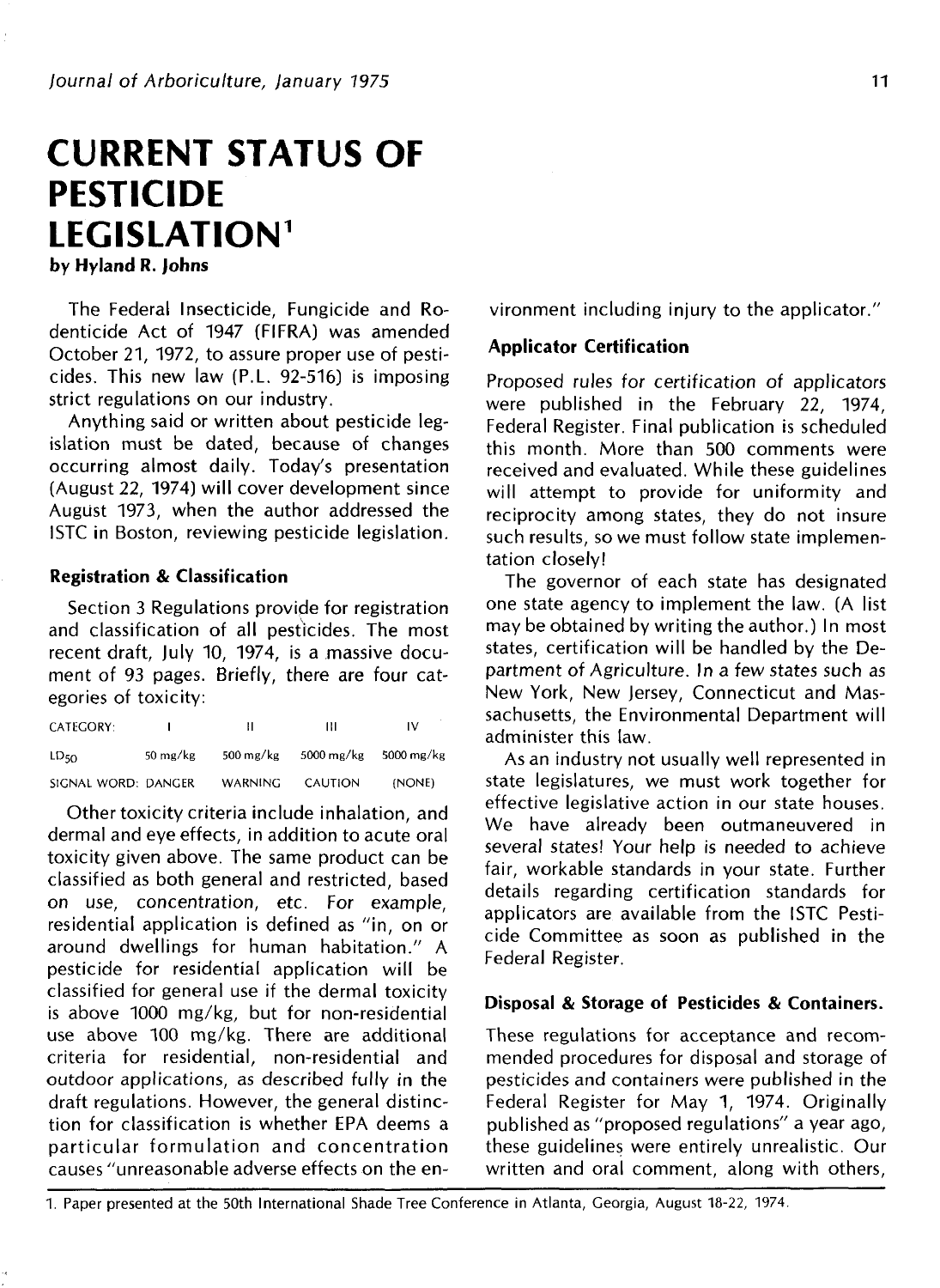was submitted to EPA and resulted in significant favorable changes. Now these procedures apply to highly toxic and moderately toxic pesticides as classified by EPA. Mildly toxic pesticides and containers are excluded (at this time).

Exceptions are made for single containers from house and garden, farm and ranch. We were also able to secure an exemption for temporary storage of limited quantities of pesticides if at environmentally safe sites.

Properly rinsed containers may be reused or recycled as scrap, or punctured and crushed to be safely disposed of in a sanitary landfill or buried in the field. Rinse liquids should be added to the tank mixture or disposed of as described for excess pesticides. Not recommended are: water dumping, open dumping, or open burning (except burning of small quantities).

EPA stresses that these are "recommended procedures" because of inadequate disposal sites and facilities at this time. More comprehensive regulations will undoubtedly be issued in the future. At present these are the categories:

| Pesticide Category   | Signal Words on Label         |
|----------------------|-------------------------------|
| 1-Highly toxic       | DANGER, POISON.               |
|                      | <b>SKULL &amp; CROSSBONES</b> |
| 2-Moderately toxic   | <b>WARNING</b>                |
| $3 -$ Slightly toxic | <b>CAUTION</b>                |

#### **Penalties.**

More than 2,000 enforcement actions including citations or court convictions have been handled in the first fifteen months. Civil and criminal penalties totalled \$750,000.

About the time we organized the ISTC Pesticide Committee some eighteen months ago, I learned of this conference in Washington, D.C. They meet monthly and are a highly effective group representing the food, feed and fiber industries throughout the country.

More than forty councils, associations, federations and institutions participate—a truly impressive roster of scientists, businessmen and professionals who do a remarkable job with government agencies. For only \$10.00 yearly I brought the ISTC into their conference, even though we don't have a Washington office.

These contacts have been valuable since our relatively small part of the pesticide industry is often left out. Until OSHA and EPA made the scene, we weren't much interested in lobbying, but now we are fighting to protect our businesses and our industry.

We recognize the legislative and regulatory crunch, but through combined action, we can achieve workable yet effective standards to protect the environment and ourselves.

#### **Green Industry Council.**

It's not really a formal organization yet, but it's beginning to develop. So far the Green Industry Council is only a loose affiliation of people and organizations representative of the ornamental green industry. This includes turf, tree and nursery interests.

I have represented the ISTC as a member from the beginning, and we want to foster effective response to increasing legislative pressure on pesticides. Participating informally with ISTC are other green industry groups:

International Pesticide Applicators Association Weeds, Trees and Turf Magazine Utility Arborists Association Wholesale Flower Growers National Pest Control Association National Agricultural Aviation Association National Arborists Association Golf Course Superintendents Association American Association of Nurserymen

Concerned right now with pesticide legislation, we are vitally aware of other impending problems for our industry such as occupational safety and health, water pollution, energy and other legal and legislative action at the federal and state levels. We need to exchange information on mutual problems—a "Chamber of Commerce" for the Green Industry with Weeds, Trees and Turf as our "house organ".

After several informal meetings during the past year, we are planning an organizational meeting soon. We in the ISTC can help and benefit from our continuing support of the Green Industry Council.

#### **Reentry Standards.**

We are also following developments in several areas not directly involving ISTC, but